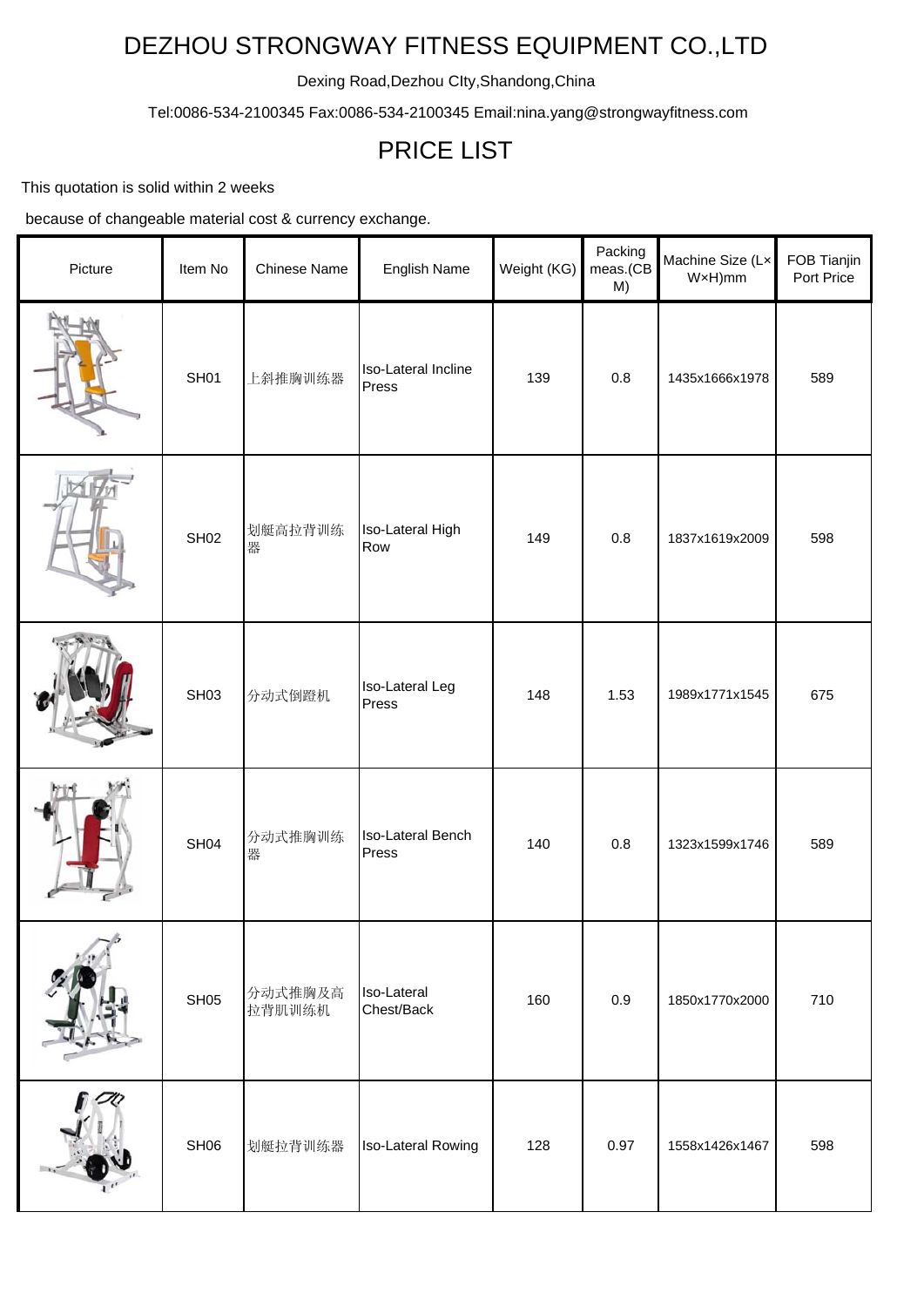|             | SH07             | 阔角度推胸器           | Iso-Lateral Wide<br>Chest        | 141 | $0.8\,$ | 1343x1981x1761 | 631 |
|-------------|------------------|------------------|----------------------------------|-----|---------|----------------|-----|
|             | SHO8             | 硬拉架              | Squat Lunge                      | 122 | $0.8\,$ | 1623x1691x872  | 494 |
|             | SH <sub>09</sub> | 史密斯机             | Smith Machine                    | 215 | 1.04    | 1340x2266x2384 | 762 |
|             | <b>SH10</b>      | 坐式推肩             | <b>Olympic Military</b><br>Bench | 88  | 0.73    | 1763x1210x1669 | 398 |
|             | <b>SH11</b>      | 可调节腰背训练<br>椅     | <b>Back Extension</b>            | 42  | 0.42    | 1552x771x876   | 277 |
| and a state | <b>SH12</b>      | 史密斯              | Smith Machine                    | 218 | 1.12    | 1435x2222x2185 | 797 |
|             | <b>SH13</b>      | 分动式DY划艇拉<br>背训练器 | Iso-Lateral D.Y.Row              | 135 | 0.9     | 1455x1476x2133 | 676 |
|             | <b>SH14</b>      | 杠铃片架             | Deluxe Weight Tree               | 25  | 0.16    | 710x610x1025   | 177 |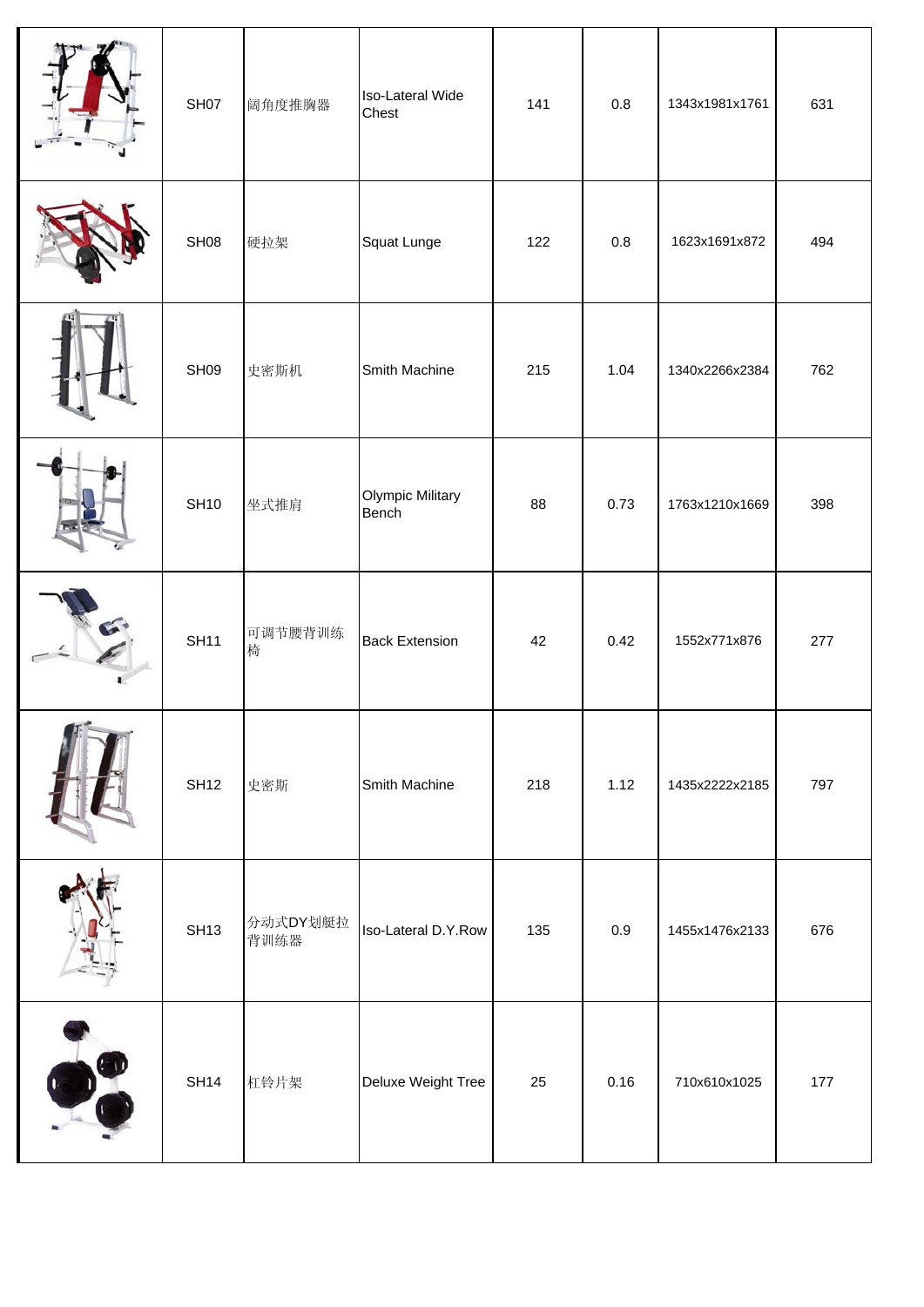| <b>SH15</b> | 坐姿上斜推胸机      | <b>Iso-Lateral Super</b><br><b>Incline Press</b> | 137 | 1.03 | 1500x1350x1650 | 558 |
|-------------|--------------|--------------------------------------------------|-----|------|----------------|-----|
| <b>SH16</b> | 里高拉背训练机      | Iso-Lateral Front Lat<br>Pulldown                | 145 | 0.44 | 1650x1100x2050 | 606 |
| <b>SH17</b> | 腿部曲伸训练机      | Iso-Lateral Leg<br>Extension                     | 126 | 0.65 | 1433x1477x1470 | 589 |
| <b>SH18</b> | 分动式腿后屈伸<br>机 | Iso-Lateral Leg Curl                             | 128 | 0.51 | 1550x1300x800  | 558 |
| <b>SH19</b> | 45度斜蹬机       | 45 Degree Leg<br>Press                           | 197 | 0.83 | 2350x1856x1500 | 767 |
| <b>SH20</b> | 肱二头肌训练机      | Seated Arm Curl                                  | 72  | 0.33 | 1000x800x1120  | 348 |
| <b>SH21</b> | 推肩训练机        | Iso-Lateral Shoulder<br>Press                    | 139 | 0.6  | 1500x1250x1900 | 606 |
| <b>SH22</b> | 硬拉训练机        | Squat High Pull                                  | 99  | 0.35 | 1650x1150x1050 | 520 |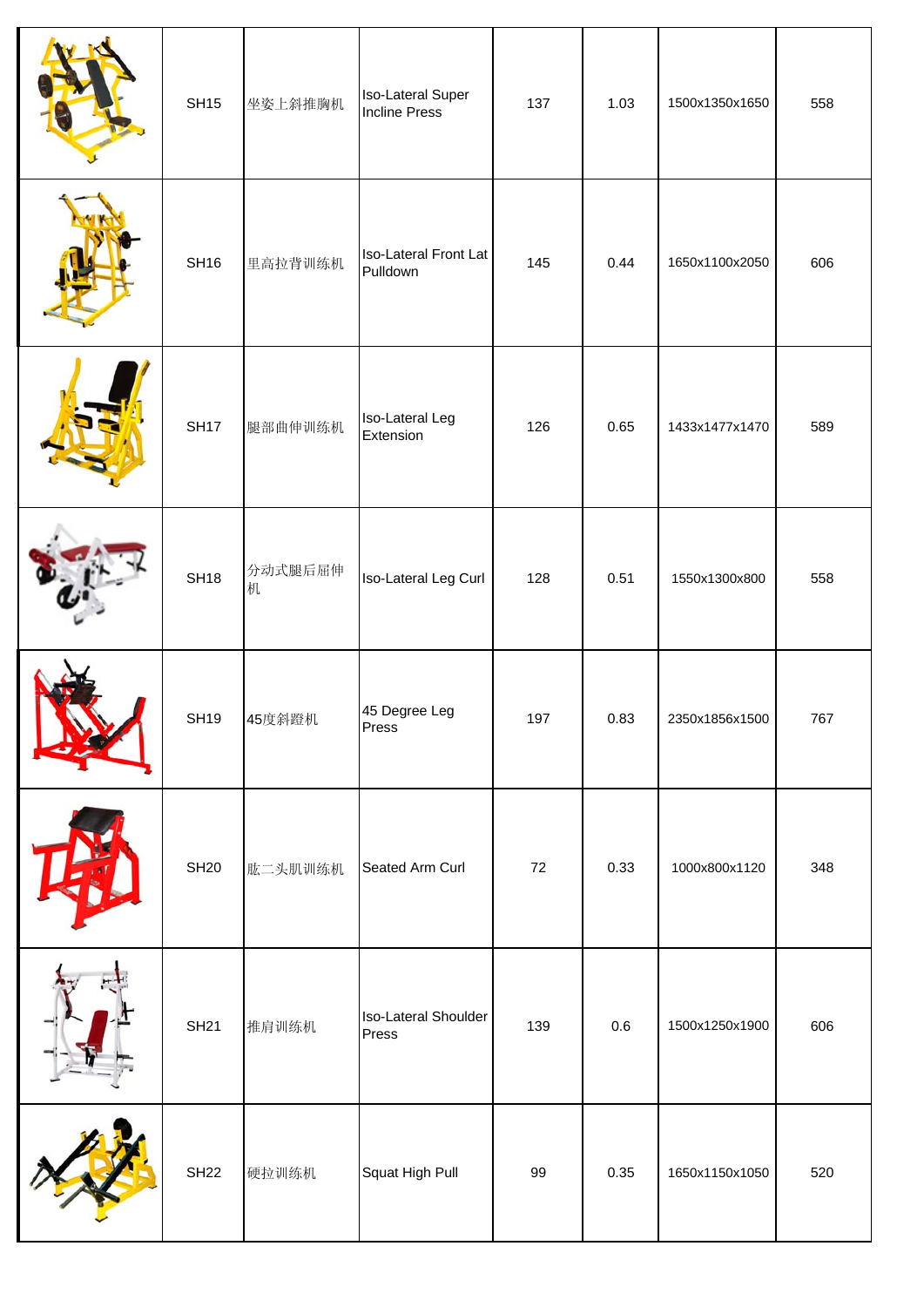| <b>SH23</b>   | 坐式提小腿训练<br>器   | <b>Seated Calf Raise</b>                 | 65         | 0.43 | 1230x730x1004     | 346 |
|---------------|----------------|------------------------------------------|------------|------|-------------------|-----|
| <b>SH23-A</b> | 坐式提小腿训练<br>器   | <b>Seated Calf Raise</b>                 | $\sqrt{5}$ | 0.43 | 1275 x 710 x 1050 | 312 |
| <b>SH24</b>   | 坐式水平蹬小腿<br>训练器 | Super Horizontal<br>Calf                 | 135        | 0.9  | 1673x1631x1501    | 658 |
| <b>SH25</b>   | 下拉训练机          | Iso-Lateral Low Row                      | 139        | 0.78 | 1250x1056x1700    | 606 |
| <b>SH26</b>   | 坐姿推胸机          | <b>Iso-Lateral Decline</b><br>Bench      | 141        | 0.9  | 1300x1150x1750    | 606 |
| <b>SH27</b>   | 外高拉背训练机        | Iso-Lateral Wide<br>Pulldown             | 143        | 0.9  | 1800x1100x2150    | 624 |
| <b>SH28</b>   | 仰卧推胸机          | Iso-Lateral<br>Horizontal Bench<br>Press | 112        | 0.9  | 1700x1400x1200    | 554 |
| <b>SH29</b>   | 坐式二头肌训练<br>机   | Seated Biceps                            | 93         | 0.5  | 1466x1292x1502    | 537 |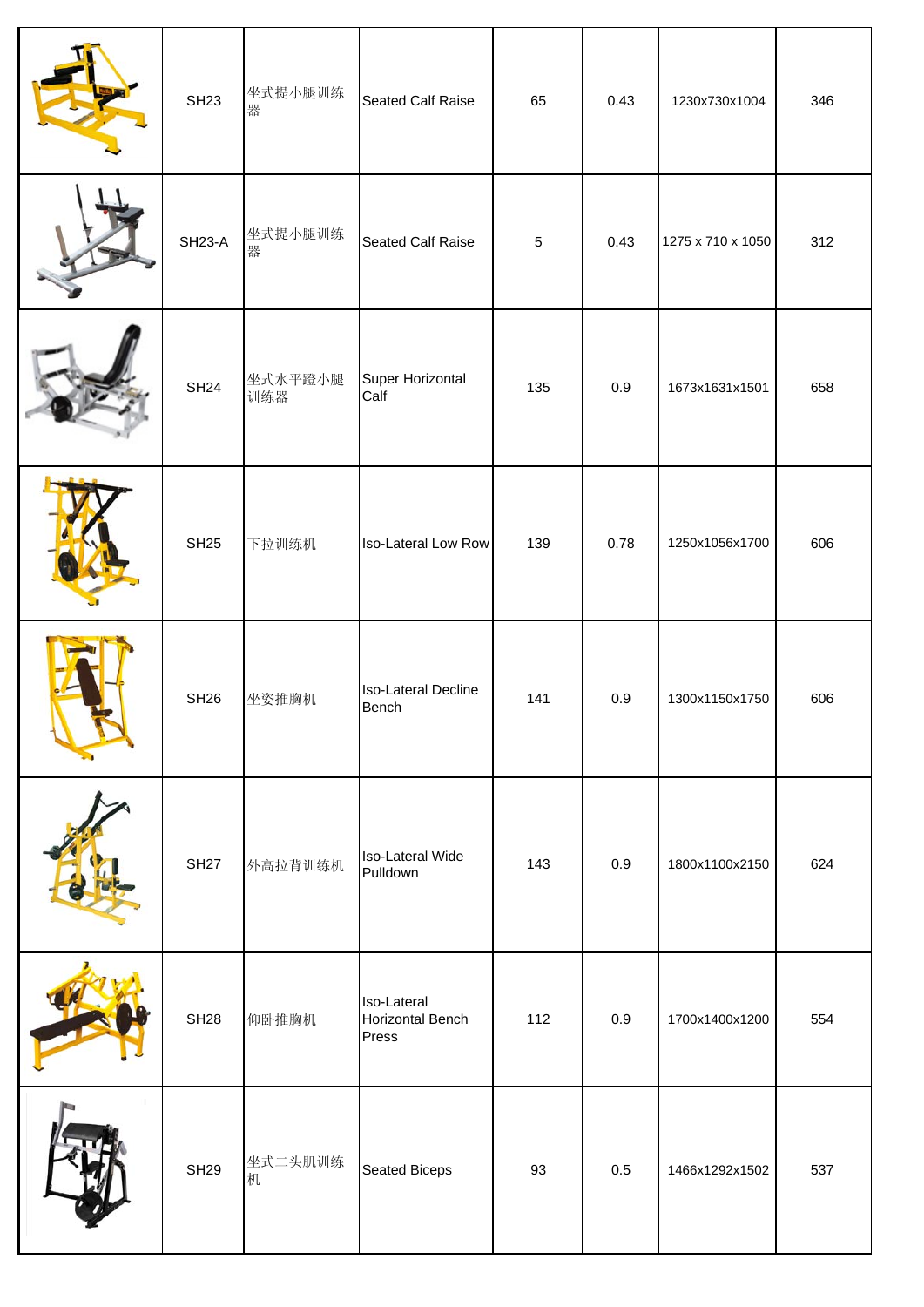| <b>SH30</b>      | 站地式推举训练<br>器 | Jammer                   | 142 | 0.52 | 2092x1791x2252 | 606 |
|------------------|--------------|--------------------------|-----|------|----------------|-----|
| <b>SH31</b>      | 专业深蹲机        | Olympic Squat Rack       | 98  | 0.75 | 1830x1200x1876 | 416 |
| <b>SH32</b>      | 平卧推胸训练机      | Olympic Flat Bench       | 63  | 0.26 | 1304x1300x1234 | 277 |
| <b>SH33</b>      | 上斜推胸训练机      | Olympic Incline<br>Bench | 69  | 0.26 | 1411x1286x1559 | 315 |
| <b>SH34</b>      | 训练平凳         | <b>Flat Bench</b>        | 23  | 0.24 | 1295x595x457   | 123 |
| SH35             | 拉力训练机        | Pro Tackler              | 139 | 0.5  | 1643x1356x1841 | 572 |
| SH36             | 握力机          | Gripper                  | 53  | 0.31 | 1075x580x855   | 243 |
| SH <sub>37</sub> | 坐式伸腿训练机      | Leg Extension            | 103 | 0.87 | 1440x1695x1481 | 558 |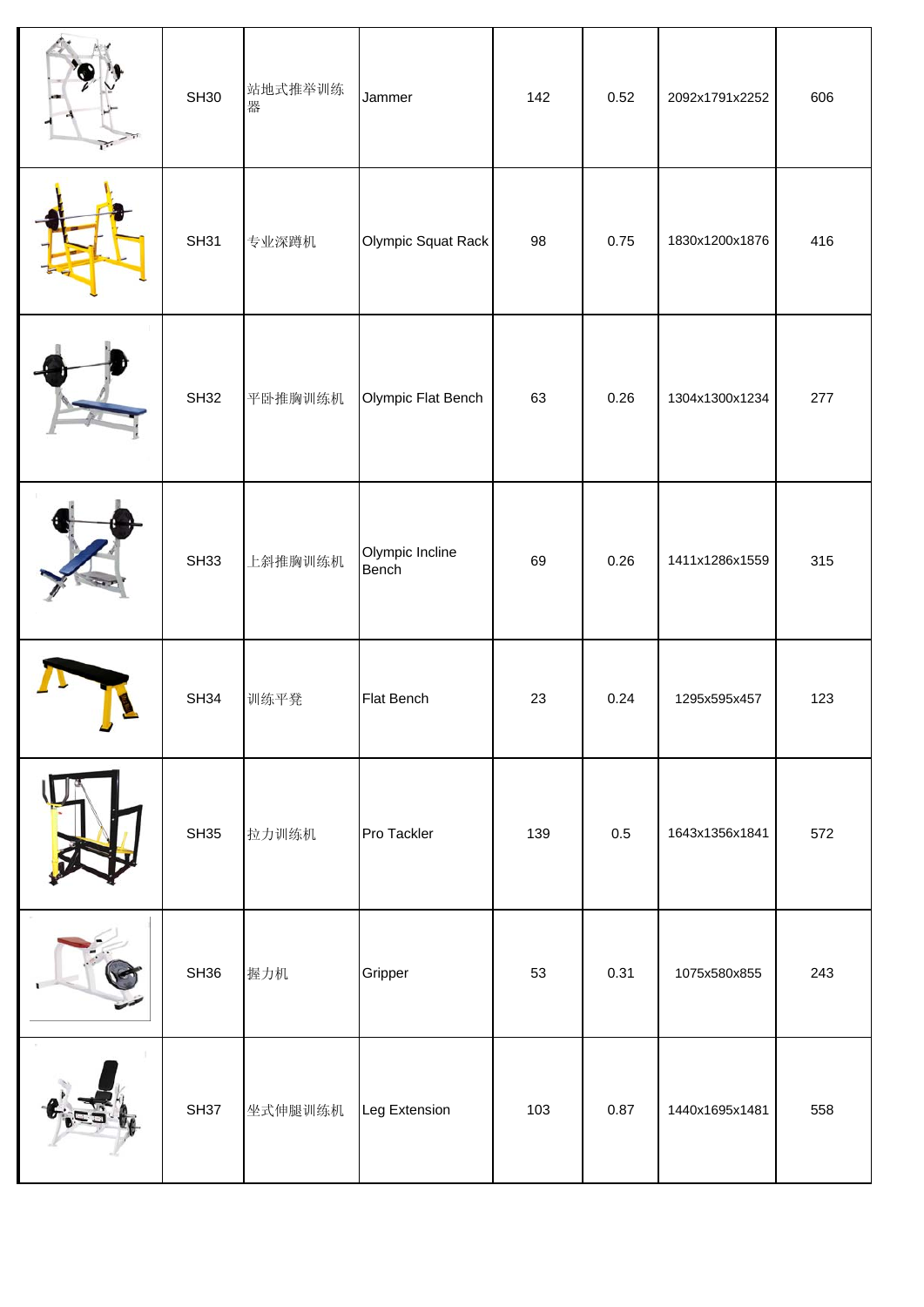| <b>SH38</b> | 平板卧推机   | Olympic Bench WT.<br>Storage                  | 78  | 0.26    | 2000xx1150x1150 | 350 |
|-------------|---------|-----------------------------------------------|-----|---------|-----------------|-----|
| <b>SH39</b> | 倒蹬训练机   | <b>Vertical Leg Press</b>                     | 122 | 0.57    | 1300x1050x1800  | 589 |
| <b>SH40</b> | 可调椅     | Adjustable<br>Bench(Incline/<br>Flat/Decline) | 38  | 0.67    | 1673x706x1390   | 243 |
| <b>SH41</b> | 小腿前侧训练机 | Tibia Dorsi Flexion                           | 27  | 0.09    | 950x380x336     | 125 |
| <b>SH42</b> | 上斜卧推机   | Olympic Incline<br>Bench WT. Storage          | 81  | 0.31    | 1900x1150x1510  | 433 |
| <b>SH43</b> | 硬拉架     | Step Up                                       | 49  | 0.17    | 656x1200x1035   | 317 |
| <b>SH44</b> | 提腹训练机   | Leg Raise                                     | 72  | 0.35    | 1104x990x1730   | 352 |
| <b>SH45</b> | 可调节腹肌板  | Adjustable<br>Abodominal Board                | 48  | 0.33    | 1400x680x600    | 260 |
| <b>SH46</b> | 多功能凳    | <b>Classic Power</b><br>Bench                 | 68  | $0.5\,$ | 1830x1170x1360  | 450 |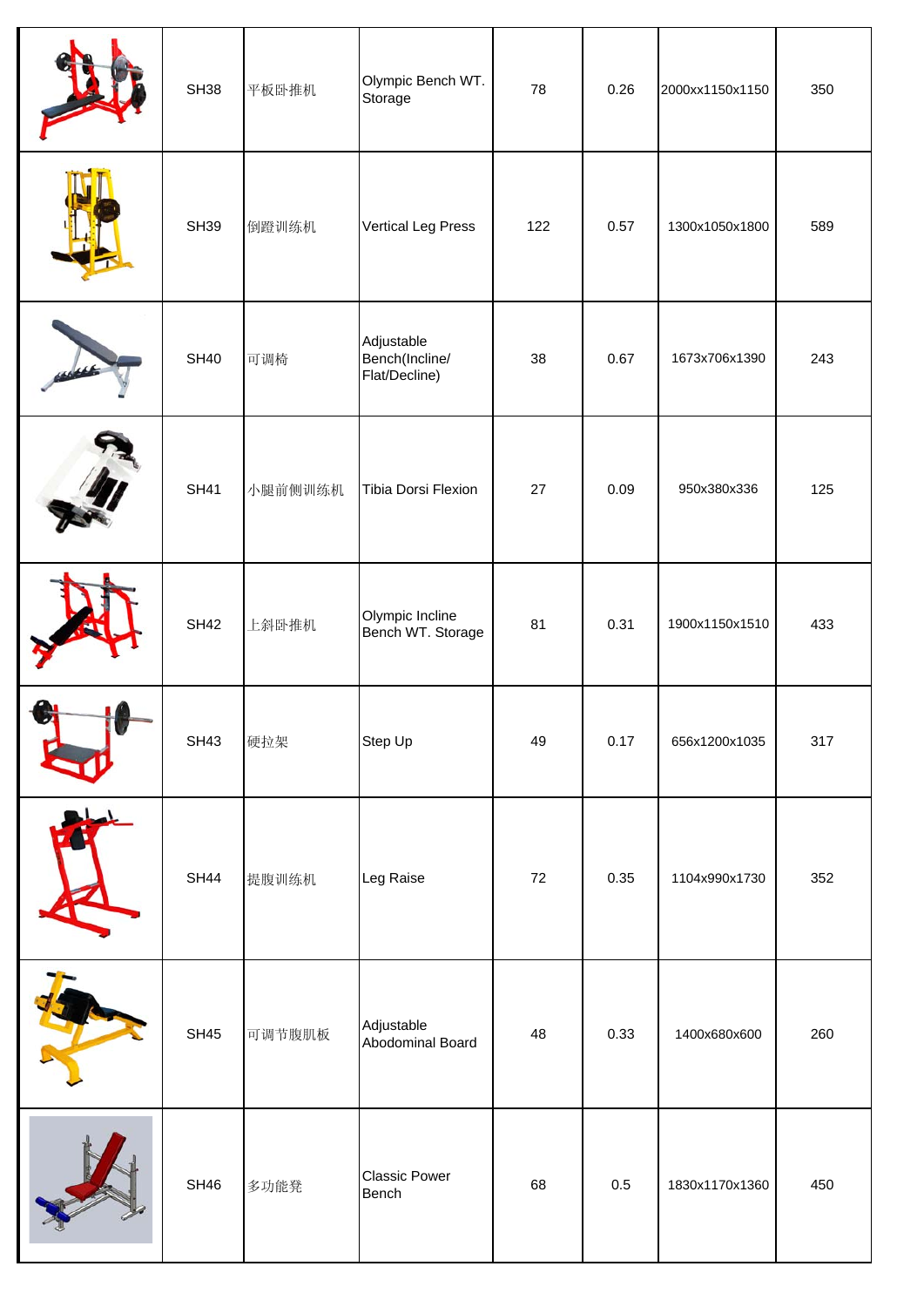| <b>SH47</b> | 下斜卧推机    | Olympic Decline<br>Bench           | 65 | 0.21 | 1500x1150x1280     | 312 |
|-------------|----------|------------------------------------|----|------|--------------------|-----|
| <b>SH48</b> | 俯卧飞鸟训练机  | <b>Iso-Lateral Rear</b><br>Deltiod | 83 | 0.43 | 1982x1003x925      | 523 |
| <b>SH49</b> | 小臂训练机    | Fore Arm Curl                      | 36 | 0.23 | 562x1037x443       | 312 |
| <b>SH50</b> | 双层哑铃架    | Dumbbell Rack(10<br>pairs)         | 66 | 0.13 | 2210×700×<br>800mm | 247 |
| <b>SH51</b> | 75°上斜练习凳 | Utility Bench-75<br>Degress        | 28 | 0.26 | 1120x640x1145      | 191 |
| <b>SH52</b> | 适腰训练凳    | Flat Bench(Waist)                  | 32 | 0.14 | 1353x595x532       | 152 |
| <b>SH53</b> | 30度上斜凳   | Incline Bench-30<br>Degree         | 36 | 0.2  | 1225x549x960       | 225 |
| <b>SH54</b> | 可调节凳     | Adjustable Bench                   | 38 | 0.46 | 1850x650x1250      | 277 |
| <b>SH55</b> | 下斜练习椅    | Decline/Abdominal<br><b>Bench</b>  | 36 | 0.29 | 1650x650x800       | 243 |
| <b>SH56</b> | 上斜飞鸟夹胸机  | Incline Pec Fly                    | 92 | 0.39 | 1350x1650x1350     | 520 |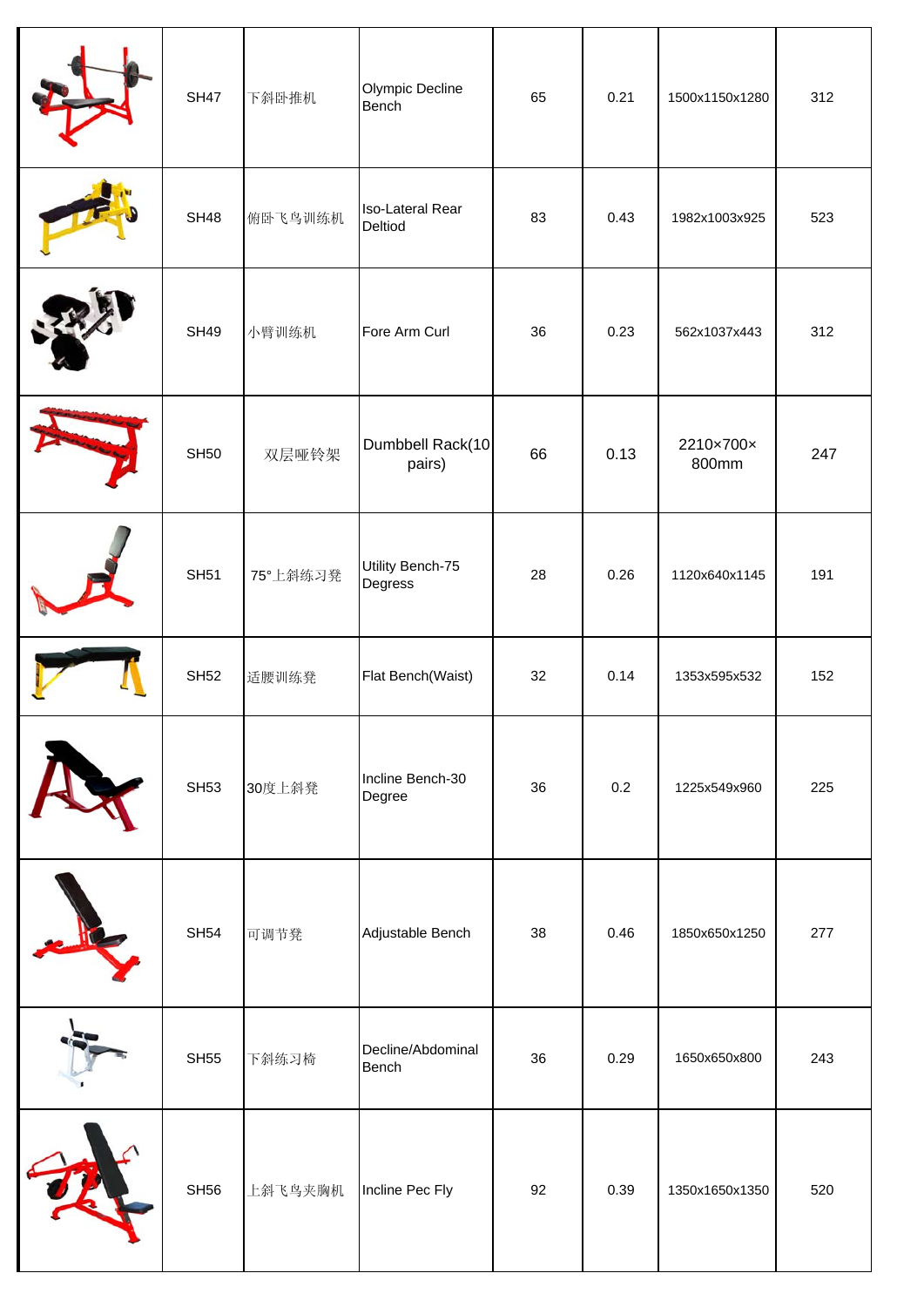| <b>SH57</b>      | 跳操杆架          | <b>Barbell Rack</b>        | 56  | 0.6     | 2405x720x1598  | 485 |
|------------------|---------------|----------------------------|-----|---------|----------------|-----|
| <b>SH58</b>      | 坐姿三角肌训练<br>机  | <b>Lateral Raise</b>       | 102 | 0.43    | 1050x1506x1300 | 520 |
| <b>SH59</b>      | 腿外展训练器        | Abductor                   | 139 | $0.8\,$ | 1690x730x750   | 554 |
| SH60             | 55 度上斜练习<br>椅 | 55 Degree Incline<br>Bench | 32  | 0.3     | 860×550×1250   | 243 |
| <b>SH61</b>      | 短杆架           | <b>Barbell Rack</b>        | 25  | 0.2     | 1050×560×1460  | 173 |
| SH <sub>62</sub> | 伸腿            | Reverse Hyper<br>Extention | 120 | $0.8\,$ | 1727*1448*1651 | 537 |
| SH63             | 颈部训练器         | Way Neck                   | 130 | $0.8\,$ | 900x1400x1600  | 589 |
| SH64             | 综合上斜          | Combo Incline              | 138 | 0.76    | 1800x1650x1830 | 589 |